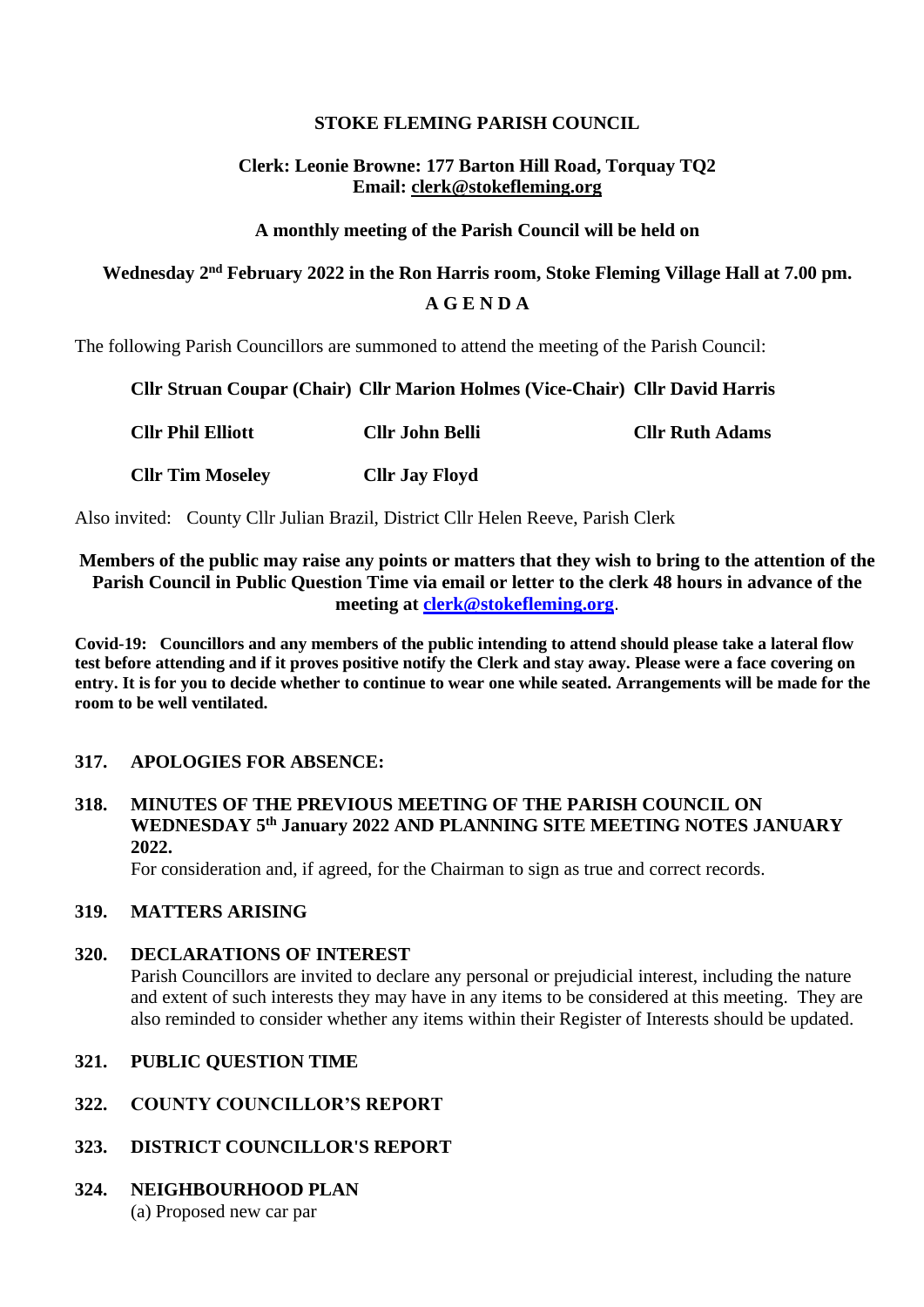### **325. COMMUNITY**

- a) Little Cotton
- b) Village stream
- c) Fibre broadband for rural areas
- d) Pavilion and toilet block

## **326. ROADS & TRANSPORT**

#### **327. MAINTENANCE**

a) Play area repairs

## **328. CLIMATE CHANGE**

#### **329. QUEEN'S PLATINUM JUBILEE CELEBRATIONS**

**330. ACTIONS REGISTER** a) Update

#### **331. PLANNING:**

a) APPLICATIONS

#### **0036/22/FUL Sunnyside, Baileys Meadow**

Replacement of single detached garage with double carport and single enclosed garage (Resubmission of 3960/21/FUL)

#### **4542/21/VAR Homeleigh, New Road**

Application for variation of condition 2 (approved plans) of planning permission 3625/21/HHO

## **4590/21/CLE Windy Ridge, Blatchmore Lane**

Certificates of lawfulness for existing use of building for accommodation of livestock and storage of fodder and farm machinery, in breach of condition 3 of planning consent 51/2485/06/F

## **4665/21/TCA Stoke Lodge Hotel**

Works to a tree in a Con area

#### b) DECISIONS

## **0936/19/ARM Land at SX 857 508 adjacent to Townstall Road**

READVERTISEMENT (revised plans received and amended development description) Application for approval of reserved matters following outline approval 15\_51/1710/14/0 (Appeal APP/K1128/W/15/3039104) as varied by application reference 2909/19/VAR and 0429/21/VAR for layout, scale, appearance and landscaping for 123 dwellings, public open space, landscaping and associated works and approval of details reserved by conditions 5,6,8,9 &12 of planning consent 0479/21/VAR.

#### **Conditional approval**

#### **332. FINANCE**

| <b>BALANCES</b> |     |
|-----------------|-----|
| Lloyds Bank     | thc |
| Savings account | thc |
|                 |     |

b) RECEIPTS